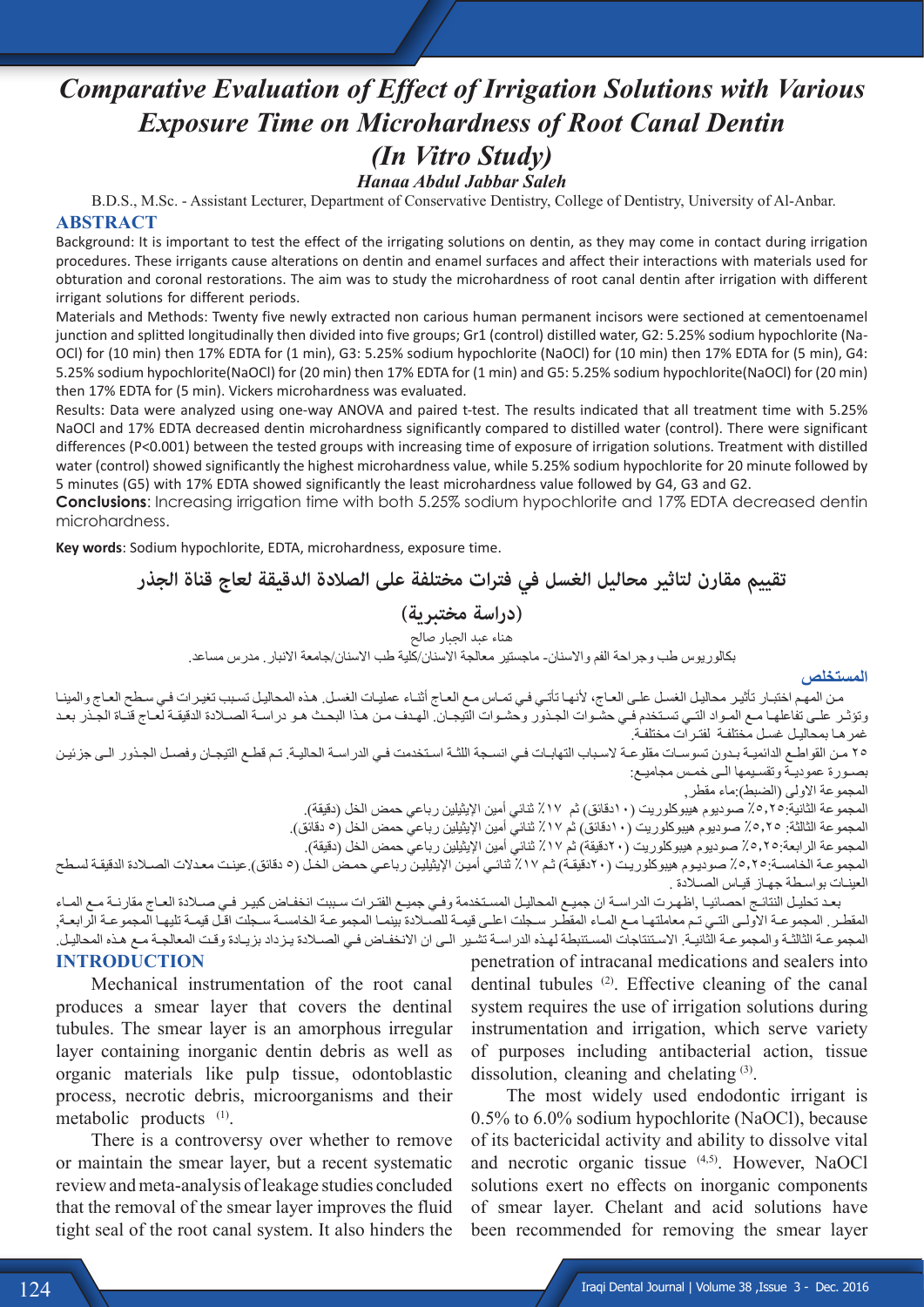from instrumented root canals, including ethylene diaminetetraacetic acid (EDTA), citric acid and phosphoric acid (6,7) . Ethylene diaminetetraacetic acid (EDTA) is generally accepted as the most effective chelating agent in endodontic therapy. It is used to enlarge root canals, remove the smear layer and prepare the dentinal walls for a better adhesion of filling materials. The disodium salt of EDTA at 17% concentration and neutral pH is widely preferred for root canal treatment (8). Root canal irrigation with the previously described solutions can lead to structural changes, as evidenced by the reduction of dentin strength, microhardness and changes in surface roughness (9,10) . **Baumgartner and Mader** (11) reported that when EDTA and NaOCl solutions were alternately applied to an uninstrumented root canal wall dentin showed an eroded appearance and tubular orifice diameters were enlarged. **Oliveira et**  al.<sup>(12)</sup> reported that 1% NaOCl for 15 min decreased root dentin microhardness.The decalcifying effect of chelating agents depends largely on application time, solution pH and concentrations (13).

Although a reduction in microhardness facilitates the instrumentation throughout the root canal, it may also weaken the root structure <sup>(14)</sup>. Microhardness determination can provide indirect evidence for losing or gaining any mineral substance in the dental hard tissues <sup>(15)</sup>. The time of exposure to the irrigants is a factor that has gained little attention in endodontic studies. Even fast-acting biocides such as sodium hypochlorite require an adequate working time to reach their potential <sup>(16)</sup>. Therefore, the purpose of this study was to examine the effect of irrigant solutions that applied for different time on microhardness of root canal dentin.

## **MATERIALS AND METHODS**

#### **Samples selection and preparation**

Twenty five newly extracted non carious human permanent incisors extracted primarily for periodontal reasons were selected for this study. The teeth were stored in distilled water after the root surface was cleaned with curettes. Teeth are examined under 20x magnification in a microscope (Langenfeld,

Germany), those having cracks were eliminated to prevent false results.The pulp of all selected teeth were removed using barbed broaches <sup>(17)</sup>. Then crowns were sectioned at the cementoenamel junction by using diamond disk under water cooling.The roots then sectioned longitudinally in the buccolingual direction to obtain root halves (n=50) using diamond disk under water coolant. Root specimens were horizontally embedded in autopolymerizing acrylic resin leaving the dentin surface exposed. The surface of each root half was polished with silicon carbide paper (500, 800 and 1000 grit) (Leco, St. Joseph, USA) under constant water coolant <sup>(17)</sup>. The prepared samples divided into five experimental groups(n=10): **Group 1**: Distilled water (control).

**Group 2**: 5.25% sodium hypochlorite (NaOCl) for (10 minutes) then 17% EDTA for (1 minute)

**Group 3**: 5.25% sodium hypochlorite (NaOCl) for (10 minutes) then 17% EDTA for (5 minutes)

**Group 4**: 5.25% sodium hypochlorite (NaOCl) for (20 minute) then 17% EDTA for (1 minute)

**Group 5**: 5.25% sodium hypochlorite (NaOCl) for (20 minute) then 17% EDTA for (5 minutes)

All specimens received a final flush with 10 ml distilled water immediately after treatment for the determined time to avoid the prolonged effect of chelating solution and dried with sterile paper point. The same procedure was carried out after treatment with NaOCl $(17)$ .

The specimens were mounted on stage of Vickers microhardness tester. The midroot portion is halfway from the outer surfaces was focused for testing. Indentations were made with Vickers diamond indenter using 300 gm load with a dwell time of 20 second. These indentations were measured and converted into Vickers hardness number (VHN) values by the monitor  $(18)$ .

#### **RESULTS**

Vickers microhardness values (means  $\pm$  SD) for the irrigating regimens are summarized in (Table 1). Group1 (control) showed significantly the highest microhardness value and group5 demonstrated the least microhardness value.

**Table (1): Descriptive statistics of microhardness values for all groups**

| <b>Groups</b>       | $\boldsymbol{N}$ | <b>Mean</b> | $\pm S.D$  | <b>Min</b> | <b>Max</b> |
|---------------------|------------------|-------------|------------|------------|------------|
| Group1<br>(control) | 10               | 62.56       | $\pm 1.03$ | 61.10      | 64.25      |
| Group2              | 10               | 54.74       | $\pm .97$  | 53.42      | 56.08      |
| Group3              | 10               | 53.62       | $\pm .99$  | 52.33      | 55.15      |
| Group4              | 10               | 51.54       | $\pm .94$  | 49.65      | 53.28      |
| Group 5             | 10               | 50.05       | $\pm .65$  | 48.87      | 50.74      |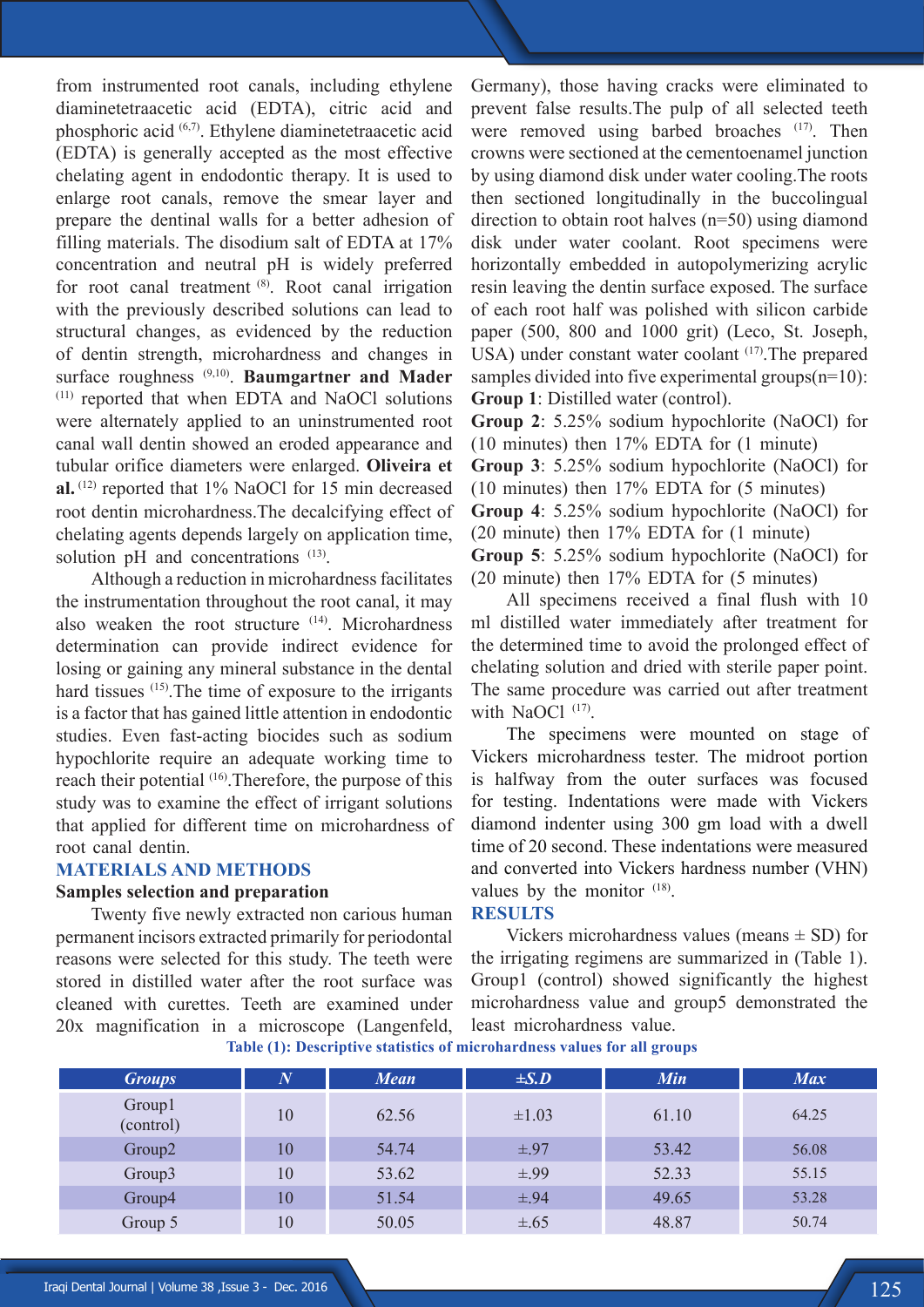Data were analyzed using one-way ANOVA and paired t-test. In these tests, P>0.05 (Non significant), P<0.05 (Significant), P<0.001 (Highly significant). One-way ANOVA test demonstrated that the time of treatment with 5.25% sodium hypochlorite (NaOCl) and 17% EDTA had a significant influence on microhardness of root dentin (P<0.001).

#### Table (2): One-way ANOVA test

|                          | <b>Sum of</b><br><b>Squares</b> | $\overline{D}F$ | <b>Mean</b><br><b>Square</b> | $\boldsymbol{F}$ | P-value.     |
|--------------------------|---------------------------------|-----------------|------------------------------|------------------|--------------|
| <b>Between</b><br>Groups | 947.13                          | 4               | 236.78                       | 91.92            | .000<br>(HS) |
| Within<br>Groups         | 115.92                          | 45              | 2.58                         |                  |              |
| Total                    | 1063.04                         | 49              |                              |                  |              |

Further analysis was done by using paired t-test to compare between each two groups with different treatment time. Comparison between group1 (control) and group2 showed significant difference (P<0.05), while the differences were highly significant between group1 and all other tested groups with increasing exposure time to both 5.25% sodium hypochlorite (NaOCl) and 17% EDTA (P<0.001).

Table(3):Paired t.test for all groups

| <b>Paired</b> | t-value | DF | <i>p</i> -value | Sig.      |
|---------------|---------|----|-----------------|-----------|
| $G1 - G2$     | 3.03    | 9  | .014            | S         |
| $G1 - G3$     | 7.54    | 9  | .000            | <b>HS</b> |
| $G1 - G4$     | 12.86   | 9  | .000            | <b>HS</b> |
| $G2 - G3$     | 6.04    | 9  | .000            | <b>HS</b> |
| $G2 - G4$     | 8.60    | 9  | .000            | <b>HS</b> |
| $G_3 - G_4$   | 3.65    | 9  | .005            | <b>HS</b> |

#### **DISCUSSION**

Irrigants used in endodontic treatment caused alterations in the chemical and structural composition of dentin during removal of smear layer (19,20). Recently, **Uzunoğlu et al**. (21) stated that fracture resistances of root canal treated teeth were affected by irrigation procedures. Ideally, mechanical properties like strength, composition and hardness of dentin should not be affected in any negative aspect after irrigation procedures or this effect should be minimized. However, the sequential use of EDTA (or any acid) and NaOCl causes a progressive dissolution of dentin at the expense of peritubular and intertubular areas  $(22)$ . The efficacy of chemical agents used to remove smear layer and demineralize and soften root dentine during root canal treatment

has been examined by various means, including microhardness measurements, micro-radiographic assessments, spectrometry studies (**Verdelis et al.**<sup>(23)</sup>, **Dogan & Calt** (24) **, Scelza et al.**(25) **, Machado-Silveiro et al.** (26) **, Ari & Erdemir 2005** (27) , **Gonzalez-Lopez**  et al. 2006<sup>(28)</sup>) and especially electron microscopy studies (Calt & Serper<sup>(29)</sup>, Di Lenarda et al.<sup>(30)</sup>, **Ayad** (31) , **Haznedaroglu** (32) , **Perez-Heredia et al.**(33) ). The assessment of the microhardness of a material is one of the simplest nondestructive mechanical characterization methods. Hardness is measured as the resistance to the penetration of an indenter that is harder than the sample to be analyzed (34) . In our study Vickers microhardness test was used because previous studies have shown the suitability and practicability of Vickers microhardness test for evaluation of surface changes of dental tissues treated with chemical agents <sup>(15,31)</sup>. Sodium hypochlorite (NaOCl) at a higher concentration (5.25%) was more effective in disinfection of the dentinal tubules  $(35)$  so in this study we used this concentration to study its effect on root canal dentin when used as root canal irrigant.

The present study showed that all irrigation periods with 5.25% sodium hypochlorite and 17% EDTA decreased dentin microhardness significantly. Treatment with 5.25% sodium hypochlorite for 10 minutes followed by 5 minutes 17% EDTA (group3) showed a significant decrease in microhardness from control group that treated with distilled water and also significantly lower than irrigation for same treatment time with 5.25% NaOCl but for 1 minute with 17%EDTA (group2). This in accordance with other studies which reported that EDTA when used for more than 1 minute causes erosion of dentinal tubules, thus reducing the dentin microhardness and consequently causing root fragility (36,37).

A previous study showed that 17% EDTA either alone or in combination with a tensoactive cationic detergent (Cetavlon) caused a more significant reduction of root dentin microhardness than 10% citric acid <sup>(34)</sup>. Cruz-Filho et al. <sup>(38)</sup> reported that the action of 17% EDTA in decreasing dentin microhardness can be observed within the first minute after application of this chelator and that dentin microhardness decreases as the contact time with the solution increases.

The use of NaOCl as an initial irrigant creates an apatite-rich collagen-sparse dentin subsurface (39,40) that is more brittle than untreated mineralized dentin (41) .This collagen-sparse subsurface zone has the potential to create non uniform deproteinization channels (42) that facilitate subsequent EDTA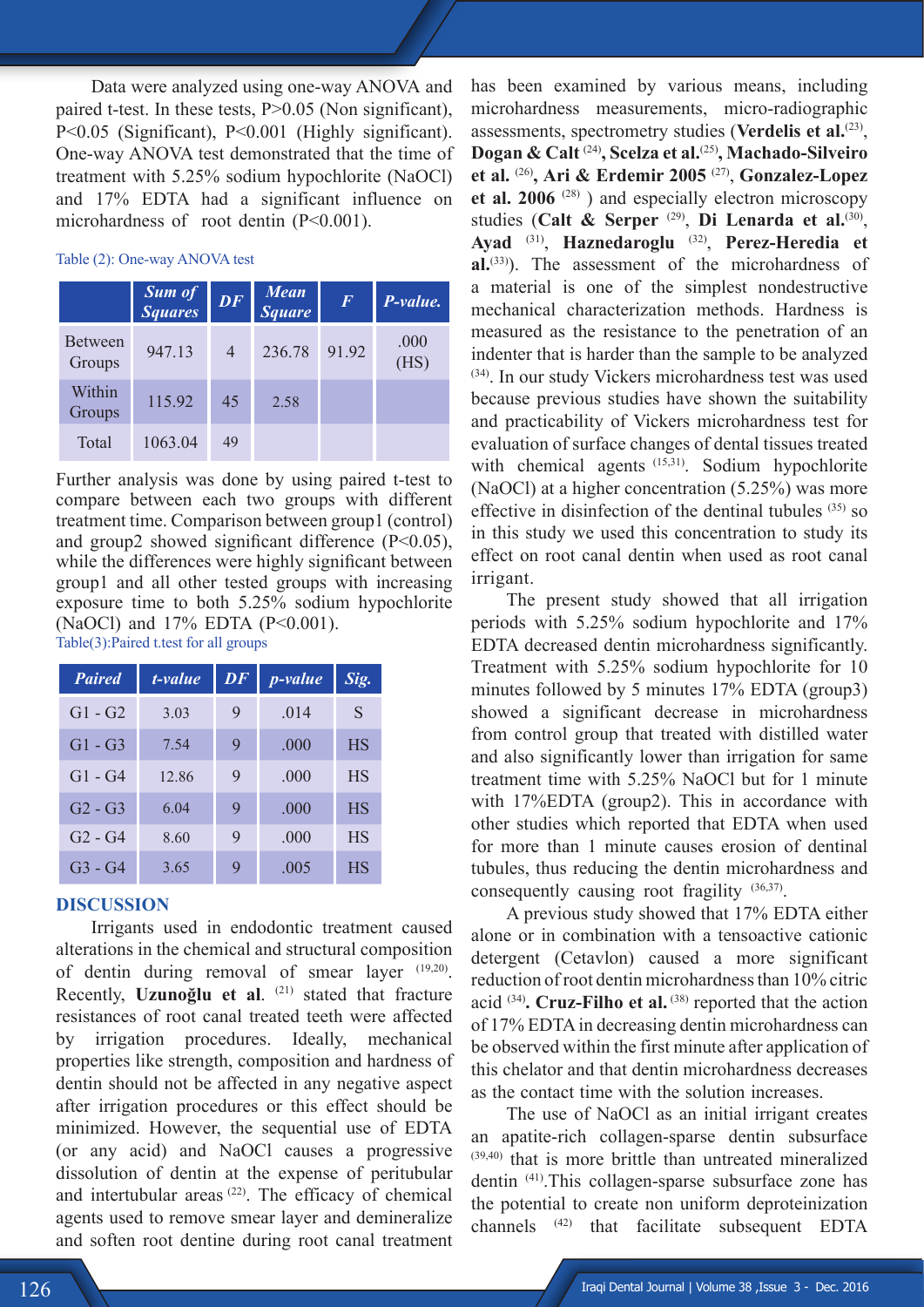penetration and apatite dissolution, removal of the "superficial subsurface" organic phase from the mineralized dentin by NaOCl is both concentration and time-dependent. The combined action of NaOCl and EDTA causing changes on collagen matrix and demineralization of root dentin with consequent exposure of collagen respectively results in a decrease of dentin microhardness as observed in the presented study  $(43)$ .

**Calt and Serper** (44) studied the time-dependent effect of EDTA followed by NaOCl which can be the evidence for the dentin microhardness decrease. EDTA as a time-dependent solution after 5 min decreased dentin microhardness more than its 1 min application at a depth of 100 mm from the pulp-dentin interface. Many studies have shown that different concentrations of chelating agents and citric acid can reduce dentin hardness (17) and this effect increases with increase exposure time <sup>(22)</sup>.

The result of this study demonstrated that the treatment with 5.25% sodium hypochlorite for 20 minute followed by 5 minutes 17% EDTA (group5) significantly decrease the microhardness from control group and also significantly lower than all other groups including the group treated for same time with NaOCl but for 1minute with 17%EDTA (group4). This result in accordance with **Slutzky-**Goldberg et al.<sup>(45)</sup>, they used irrigation with 2.5% or 6% NaOCl for 5, 10, or 20 min without subsequent EDTA they concluded that exposure of dentin to sodium hypochlorite solution for more than 10 min decreased dentin microhardness significantly. The decrease in microhardness was more marked after irrigation with 6% NaOCl than with 2.5%. **Zhang**  et al. <sup>(46)</sup> showed different concentrations of NaOCl cause a time-dependent linear increase in removal of the organic phase from mineralized dentin and the extent and rate of removal were more severe with the use of higher concentrations (5.25%) when NaOCl was used as the initial irrigant. **Saleh and Ettman (**36) studied the effect of endodontic irrigation solutions (3% H2O2 and 5% NaOCl or 17%EDTA for 60 second) on the microhardness of root canal dentin, the results showed that irrigation with H2O2/NaOCl or EDTA significantly reduced the microhardness of root dentin.

Unlike what is commonly accepted, the treatment of dentin with NaOCl may not only remove the organic matrix but also some of the inorganic content that ultimately renders dentin much weaker than normal  $(47)$ . Although NaOCl is not a chelating agent, it can significantly decrease the C (calcium)/P

(phosphorus) ratio of superficial root dentin $(24)$  and its microhardness (15) depending on the concentration of the solution.

### **CONCLUSION**

Within the limitations of this study, irrigation of root canal with 5.25% sodium hypochlorite (NaOCl) for (20 min) followed by 17% EDTA for (5 min) resulted in decreasing of root canal dentin microhardness. So the time of irrigation is a factor that should gained special attention during endodontic treatment.

#### **REFERENCES**

- 1. Torabinejad M, Handysides R, Khademi AA, et al. Clinical implications of the smear layer in endodontics: a review. Oral Surg Oral Med Oral Pathol Oral Radiol Endod 2002;94:658–6.
- 2. Shahravan A, Haghdoost A, Adl A, et al. Effect of smear layer on sealing ability of canal obturation: a systematic review and meta-analysis. J Endod 2007;33:96–105.
- 3. Siqueira JF, Rocas IN, Pavia SSM, Guimaraes-Pinto T, Magalhaes K, Lima KC. Bacteriologic investigation of the effects of sodium hypochlorite and chlorhexidine during the endodontic treatment of teeth with apical periodontitis. Oral Surg Oral Med Oral Pathol Oral Radiol Endod 2007;104:122e30.
- 4. Carson KR, Goodell GG, McClanahan SB. Comparison of the antimicrobial activity of six irrigants on primary endodontic pathogens. J Endod 2005;31(6):471–473.
- 5. Clegg MS, Vertucci FJ, Walker C, Belanger M, Britto LR, "The effect of exposure to irrigant solutions on apical dentin biofilms in vitro," J Endod 2006;32(5):434–437.
- 6. Garberoglio R, Becce C. "Smear layer removal by root canal irrigants. A comparative scanning electron microscopic study," Oral Surg Oral Med Oral Pathol Oral 1994;78(3):359–367.
- 7. Ayad MF. "Effects of rotary instrumentation and different etchants on removal of smear layer on human dentin," J Pros Dent 2001;85(1):67–72.
- 8. Ingle JI, Bakland LK, Peters DL, Buchanan LS, Mullaney TP. Endodontic cavity preparation. In: Ingle JI, Bakland LK, editors. Endodontics. 4th ed. Baltimore: Williams & Wilkins;1994. pp. 180e4.
- 9. Eldeniz AU, Erdemir A, Belli S. Effect of EDTA and citric acid solutions on the microhardness and the roughness of human root canal dentin. J Endod 2005;31:107–10.
- 10. Marending M, Luder HU, Brunner TJ, Knecht S, Stark WJ, Zehnder M. Effect of sodium hypochlorite on human root dentine—mechanical, chemical and structural evaluation. Int Endod J 2007;40:786–93.
- 11. Baumgartner JC, Mader CL. A scanning electron microscopic evaluation of four root canal irrigation regimens. J Endod 1987;13:147–57.
- 12. Oliveira LD, Carvalho CA, Nunes W, Valera MC, Camargo CHR, Jorge AOC. Effects of chlorhexidine and sodium hypochlorite on the microhardness of root canal dentin. Oral Surg Oral Med Oral Pathol Oral Radiol Endod 2007;104:125-128.
- 13. P-erez-Heredia M, Ferrer-Luque CM, Gonzalez-Rodriguez MP, Martin-Peinado FJ, Gonzalez-Lopez S. Decalcifying effect of 15% EDTA, 15% citric acid, 5% phosphoric acid and 2.5% sodium hypochlorite on root canal dentine. Int